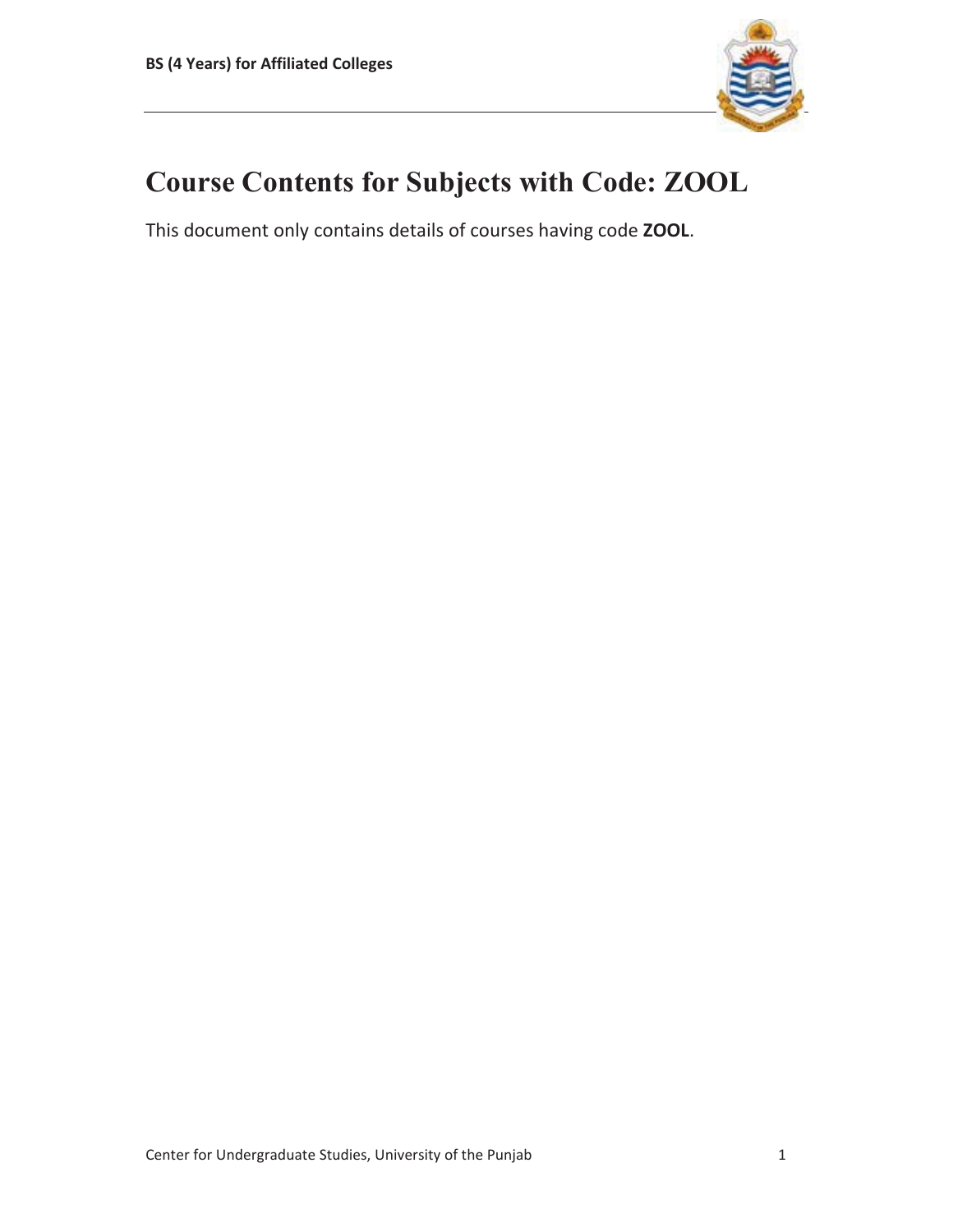

| Code     | <b>Subject Title</b> |                                    | Cr. Hrs | Semester |
|----------|----------------------|------------------------------------|---------|----------|
| ZOOL-101 |                      | Zoology-I (Invertebrate Diversity) |         |          |
| Year     |                      | <b>Discipline</b>                  |         |          |
|          |                      | Botany, Zoology, Chemistry-I       |         |          |

# **INVERTEBRATE DIVERSITY:**

Classification of organisms; definition, concept, evolutionary relationships and tree diagrams; patterns of organization. Biodiversity.

## **Animal-Like Protists: The Protozoa:**

Evolutionary perspective; life within a single plasma membrane; symbiotic life-styles. Protozoan taxonomy: (up to phyla, subphyla and super classes, wherever applicable). Pseudopodia and amoeboid locomotion; cilia and other pellicular structures; symbiotic ciliates; further phylogenetic considerations.

## **Multicellular and Tissue Levels of Organization:**

Evolutionary perspective: origins of multicellularity; animal origins. Phylum porifera: cell types, and skeletons; body forms; maintenance functions. Phylum cnidaria (coelenterata) the body wall and nematocysts; alternation of generations; maintenance functions; reproduction and classification up to class. Phylum ctenophora; further phylogenetic considerations.

#### **The Triploblastic, Acoelomate Body Plan:**

Evolutionary perspective; phylum platyhelminthes: classification up to class; the free-living flatworms and the tapeworms; phylum nemertea; phylum gastrotricha; further phylogenetic considerations.

#### **The Pseudocoelomate Body Plan: Aschelminths:**

Evolutionary perspective; general characteristics; classification up to phyla; Some important nematode parasites of humans; further phylogenetic considerations.

#### **Molluscan Success:**

Evolutionary perspective: relationships to other animals; origin of the coelom; molluscan characteristics; classification up to class. Diversity in gastropods, bivalves and cephalopods; further phylogenetic considerations.

## **Annelida: The Metameric Body Form:**

Evolutionary perspective: metamerism and tagmatization; classification up to class. External structure and locomotion, feeding.

#### **The Arthropods:**

Evolutionary perspective: classification and relationships to other animals; classification up to class.

# **The Hexapods and Myriapods:**

Insect and humans; further phylogenetic considerations.

#### **GENETICS:**

Mendelion inheritance & Basic concepts, Sex-determination, Probability and X2 test, Multiple alleles and blood groups, Linkage and crossing over, Chromosome changes, Mutations, Inbreeding and Heterosis, Extrachromosomal Inheritance, Quantitative Inheritance, Population Genetics

#### **Books Recommended:**

1. Miller, S.A. and Harley, J.B., 1999 & 2002. Zoology,  $4<sup>th</sup>$  &  $5<sup>th</sup>$  Edition (International). Singapore: McGraw Hill.